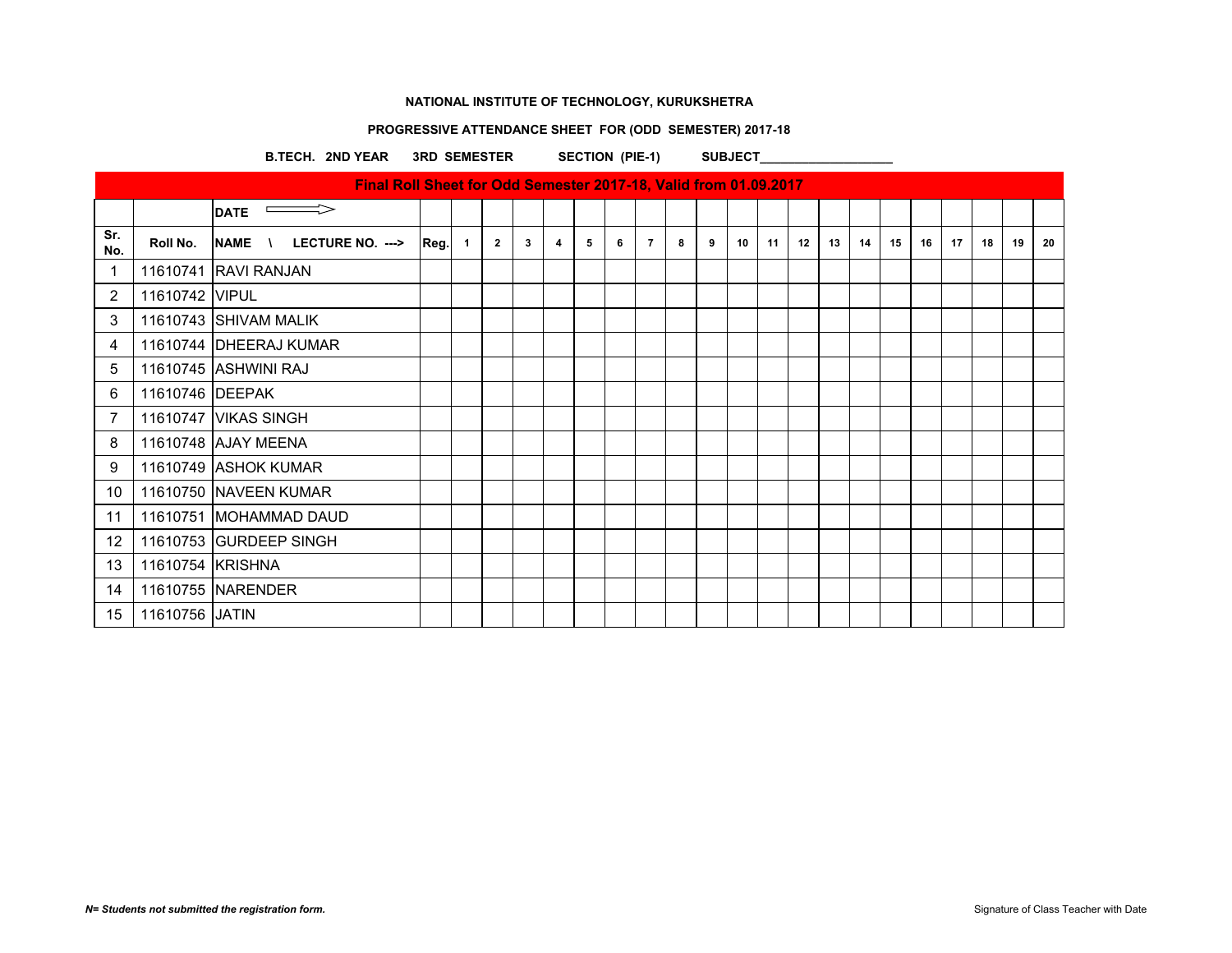# **PROGRESSIVE ATTENDANCE SHEET FOR (ODD SEMESTER) 2017-18**

B.TECH. 2ND YEAR 3RD SEMESTER SECTION (PIE-2) SUBJECT

|            |                | Final Roll Sheet for Odd Semester 2017-18, Valid from 01.09.2017 |      |              |              |   |   |   |   |                |   |   |    |    |    |    |    |    |    |    |    |    |    |
|------------|----------------|------------------------------------------------------------------|------|--------------|--------------|---|---|---|---|----------------|---|---|----|----|----|----|----|----|----|----|----|----|----|
|            |                | $\overline{\phantom{0}}$ DATE                                    |      |              |              |   |   |   |   |                |   |   |    |    |    |    |    |    |    |    |    |    |    |
| Sr.<br>No. | Roll No.       | <b>NAME</b><br>LECTURE NO. ---><br>$\sqrt{ }$                    | Reg. | $\mathbf{1}$ | $\mathbf{2}$ | 3 | 4 | 5 | 6 | $\overline{7}$ | 8 | 9 | 10 | 11 | 12 | 13 | 14 | 15 | 16 | 17 | 18 | 19 | 20 |
| 1          |                | 11510777 KAMALJEET SINGH (Repeat)                                |      |              |              |   |   |   |   |                |   |   |    |    |    |    |    |    |    |    |    |    |    |
| 2          |                | 11610752 KRETIKA ARORA                                           |      |              |              |   |   |   |   |                |   |   |    |    |    |    |    |    |    |    |    |    |    |
| 3          |                | 11610757 GAURAV VERMA                                            |      |              |              |   |   |   |   |                |   |   |    |    |    |    |    |    |    |    |    |    |    |
| 4          | 11610758       | <b>PRAVEEN KUMAR</b><br><b>UPADHYAY</b>                          |      |              |              |   |   |   |   |                |   |   |    |    |    |    |    |    |    |    |    |    |    |
| 5          |                | 11610760 ALOK KUMAR                                              |      |              |              |   |   |   |   |                |   |   |    |    |    |    |    |    |    |    |    |    |    |
| 6          |                | 11610761 RAKESH NEHAL                                            |      |              |              |   |   |   |   |                |   |   |    |    |    |    |    |    |    |    |    |    |    |
| 7          | 11610762 SAHIL |                                                                  | N    |              |              |   |   |   |   |                |   |   |    |    |    |    |    |    |    |    |    |    |    |
| 8          |                | 11610763 UTKARSH GAUTAM                                          |      |              |              |   |   |   |   |                |   |   |    |    |    |    |    |    |    |    |    |    |    |
| 9          |                | 11610764   VISHAL GARG                                           |      |              |              |   |   |   |   |                |   |   |    |    |    |    |    |    |    |    |    |    |    |
| 10         |                | 11610765 AVINASH KUMAR                                           |      |              |              |   |   |   |   |                |   |   |    |    |    |    |    |    |    |    |    |    |    |
| 11         |                | 11610766 VAIBHAV BHATIA                                          |      |              |              |   |   |   |   |                |   |   |    |    |    |    |    |    |    |    |    |    |    |
| 12         |                | 11610767 RAHUL SACHDEVA                                          |      |              |              |   |   |   |   |                |   |   |    |    |    |    |    |    |    |    |    |    |    |
| 13         |                | 11610768 VULCHI JEEVAN REDDY                                     |      |              |              |   |   |   |   |                |   |   |    |    |    |    |    |    |    |    |    |    |    |
| 14         |                | 11610769 AKSHAT RASTOGI                                          |      |              |              |   |   |   |   |                |   |   |    |    |    |    |    |    |    |    |    |    |    |
| 15         |                | 11610770 ABHISHEK SAINI                                          | N    |              |              |   |   |   |   |                |   |   |    |    |    |    |    |    |    |    |    |    |    |
| 16         |                | 11610771 ANU BHATT                                               |      |              |              |   |   |   |   |                |   |   |    |    |    |    |    |    |    |    |    |    |    |
| 17         |                | 11610809 APOORVA SINGH                                           |      |              |              |   |   |   |   |                |   |   |    |    |    |    |    |    |    |    |    |    |    |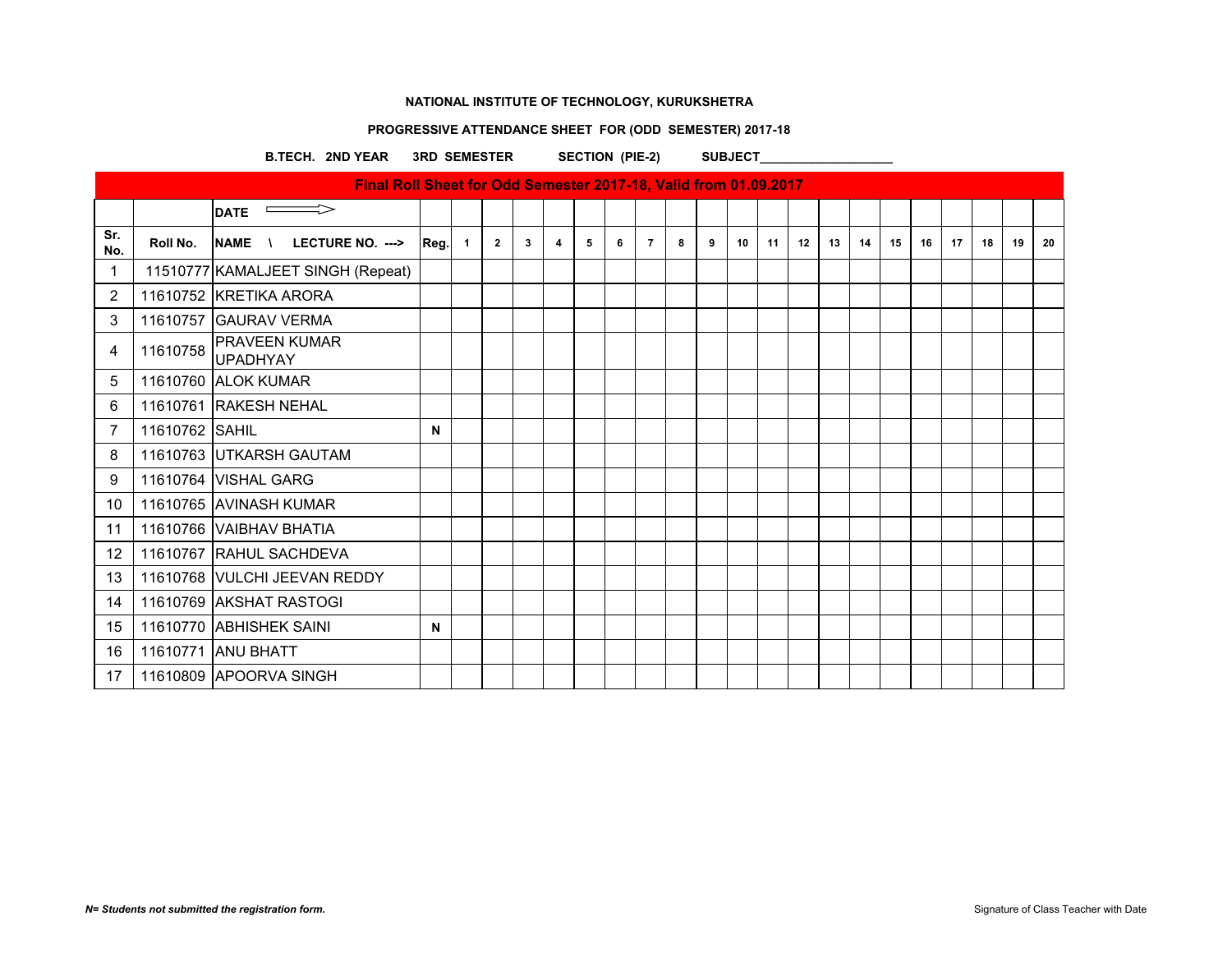# **PROGRESSIVE ATTENDANCE SHEET FOR (ODD SEMESTER) 2017-18**

B.TECH. 2ND YEAR 3RD SEMESTER SECTION (PIE-3) SUBJECT\_\_\_\_\_\_\_\_\_\_\_\_\_\_\_\_\_\_\_\_\_\_\_\_\_\_\_

|             |                | Final Roll Sheet for Odd Semester 2017-18, Valid from 01.09.2017 |      |              |              |   |   |   |   |                |   |   |    |    |    |    |    |    |    |    |    |    |    |
|-------------|----------------|------------------------------------------------------------------|------|--------------|--------------|---|---|---|---|----------------|---|---|----|----|----|----|----|----|----|----|----|----|----|
|             |                | $\Longrightarrow$<br><b>DATE</b>                                 |      |              |              |   |   |   |   |                |   |   |    |    |    |    |    |    |    |    |    |    |    |
| Sr.<br>No.  | Roll No.       | LECTURE NO. ---><br><b>NAME</b><br>$\sqrt{ }$                    | Reg. | $\mathbf{1}$ | $\mathbf{2}$ | 3 | 4 | 5 | 6 | $\overline{7}$ | 8 | 9 | 10 | 11 | 12 | 13 | 14 | 15 | 16 | 17 | 18 | 19 | 20 |
| $\mathbf 1$ | 11610773       | <b>MOHAMMED MUFEED</b><br>AREEKKAN                               |      |              |              |   |   |   |   |                |   |   |    |    |    |    |    |    |    |    |    |    |    |
| 2           |                | 11610774 ANIMESH SHARMA                                          |      |              |              |   |   |   |   |                |   |   |    |    |    |    |    |    |    |    |    |    |    |
| 3           |                | 11610775 YOGESH GOYAL                                            |      |              |              |   |   |   |   |                |   |   |    |    |    |    |    |    |    |    |    |    |    |
| 4           |                | 11610776 SANCHIT DAHIYA                                          |      |              |              |   |   |   |   |                |   |   |    |    |    |    |    |    |    |    |    |    |    |
| 5           |                | 11610778 BHUJBAL RUSHIKESH ANIL                                  |      |              |              |   |   |   |   |                |   |   |    |    |    |    |    |    |    |    |    |    |    |
| 6           |                | 11610780 RISHABH RANA                                            |      |              |              |   |   |   |   |                |   |   |    |    |    |    |    |    |    |    |    |    |    |
| 7           |                | 11610781 AJAY DEEPAK                                             |      |              |              |   |   |   |   |                |   |   |    |    |    |    |    |    |    |    |    |    |    |
| 8           |                | 11610782 TUSHAR SHAHI                                            |      |              |              |   |   |   |   |                |   |   |    |    |    |    |    |    |    |    |    |    |    |
| 9           |                | 11610783 VIBHOR SINGLA                                           |      |              |              |   |   |   |   |                |   |   |    |    |    |    |    |    |    |    |    |    |    |
| 10          |                | 11610784 HIMANSHU SONI                                           |      |              |              |   |   |   |   |                |   |   |    |    |    |    |    |    |    |    |    |    |    |
| 11          |                | 11610785 AMIT SACHHAR                                            |      |              |              |   |   |   |   |                |   |   |    |    |    |    |    |    |    |    |    |    |    |
| 12          | 11610786 KAPIL |                                                                  |      |              |              |   |   |   |   |                |   |   |    |    |    |    |    |    |    |    |    |    |    |
| 13          |                | 11610787 KAUR SINGH                                              |      |              |              |   |   |   |   |                |   |   |    |    |    |    |    |    |    |    |    |    |    |
| 14          |                | 11610788 ANISH KAKRAN                                            |      |              |              |   |   |   |   |                |   |   |    |    |    |    |    |    |    |    |    |    |    |
| 15          | 11610789 MANIK |                                                                  |      |              |              |   |   |   |   |                |   |   |    |    |    |    |    |    |    |    |    |    |    |